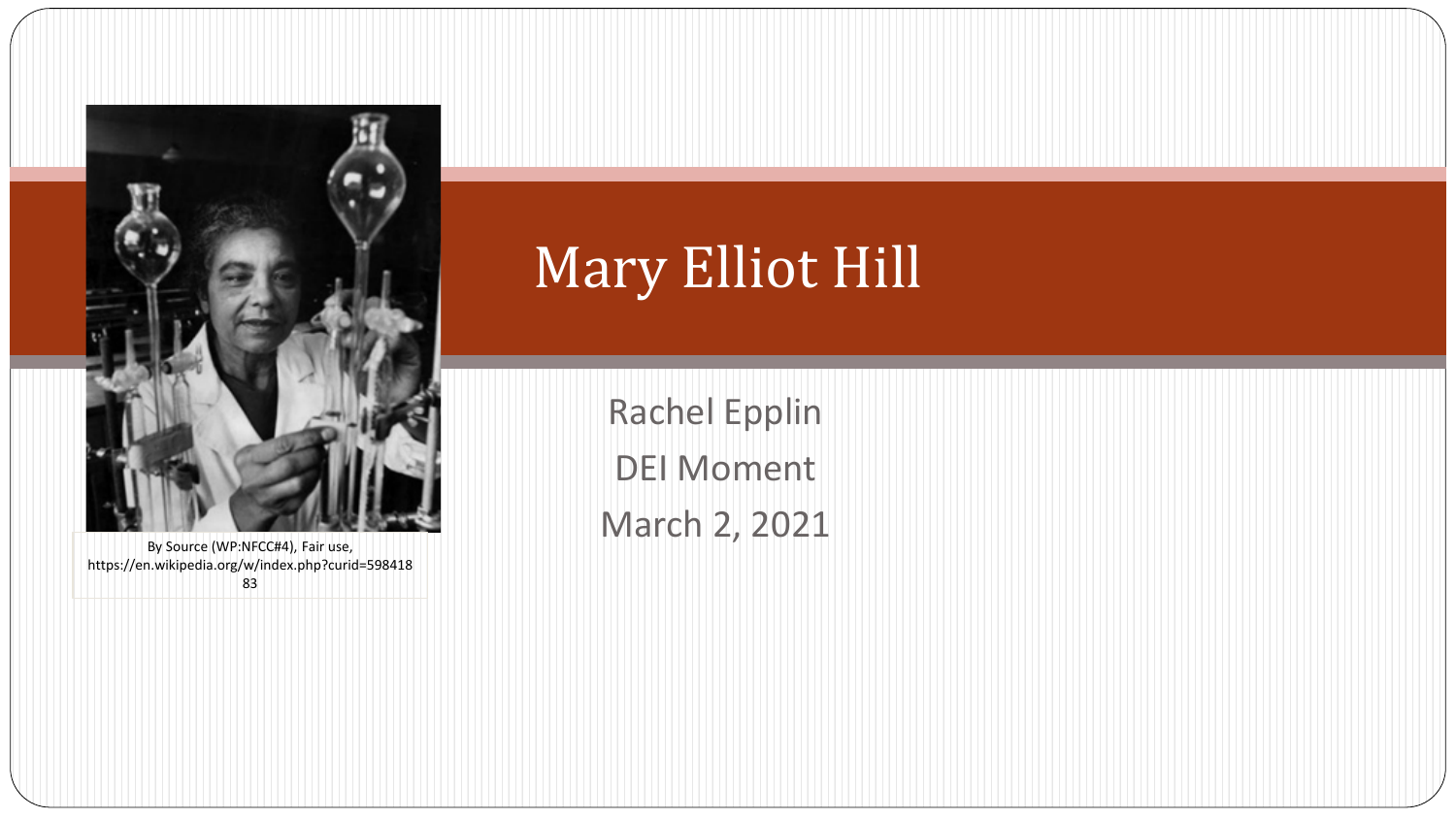# Early Life and Education

- Born on January 5, 1907 in South Mills, South Carolina
- Attended what is now known as Virginia State University and received her BS in chemistry in 1929







By Photogeographer - Own work, CC BY-SA 4.0, https://commons.wikimedia.org/w/index.php?curid=962 18617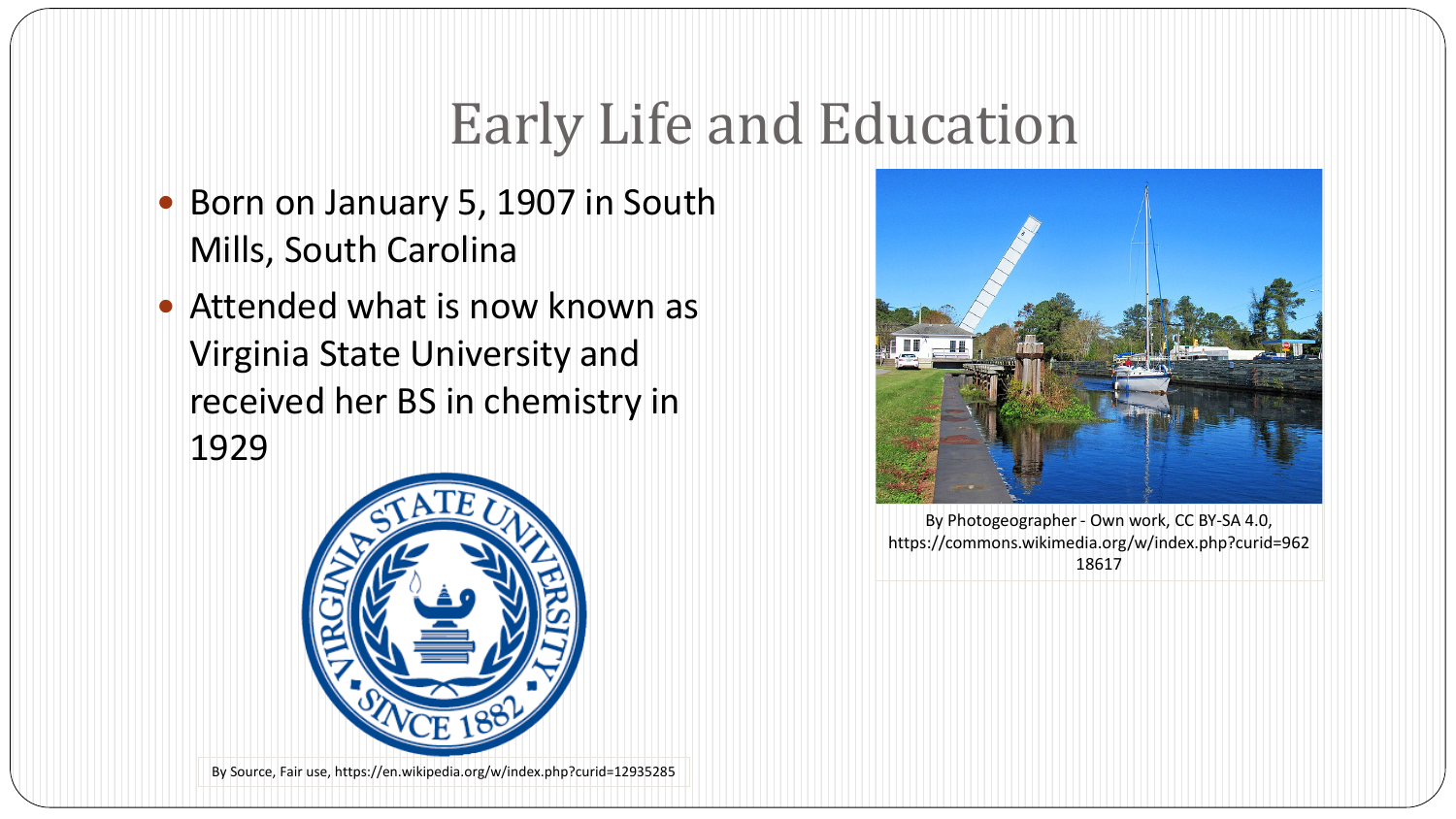# Early Career

- Taught chemistry at VSU Laboratory High School starting in 1930
- Started teaching chemistry part-time at the college level at the Hampton Institute in 1932
	- Became full-time faculty in 1937
- During the summers, studied and earned an MS in analytical chemistry at UPenn in 1941
	- First Black woman to earn an MS at UPenn
- Worked for a few years as an instructor at Dudley High School in North Carolina before serving as an assistant professor at Bennett College in NC for 1 year
- Was hard for Black chemists to find jobs in industry or academia except within HBCUs. If no jobs at HBCUs, would either need to teach at high school level or switch professions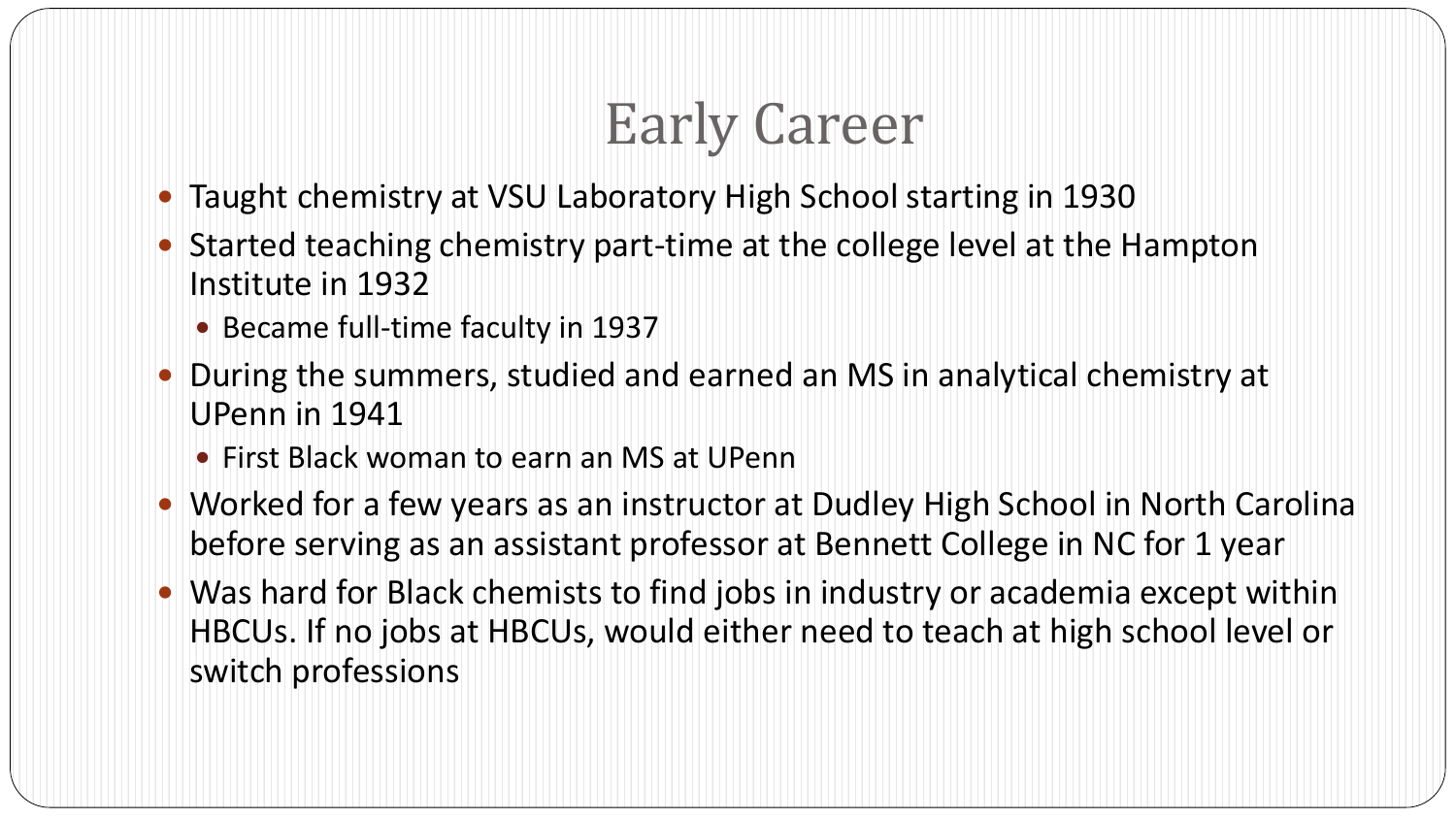- Accepted a position at Tennessee A&I (now Tennessee State University) where she was associate professor for 18 years before becoming the head of the department in 1951
- When her husband, Dr. Carl McClellan Hill, became the president of Kentucky State University in 1962, she was able to join the chemistry department there as professor
	- Spousal hires rare at the time



Public Domain, https://commons.wikimedia.org/w/index.php?curid=4111083



By Normal Op - Own work, CC BY-SA 4.0, https://commons.wikimedia.org/w/index.php?curid=91061306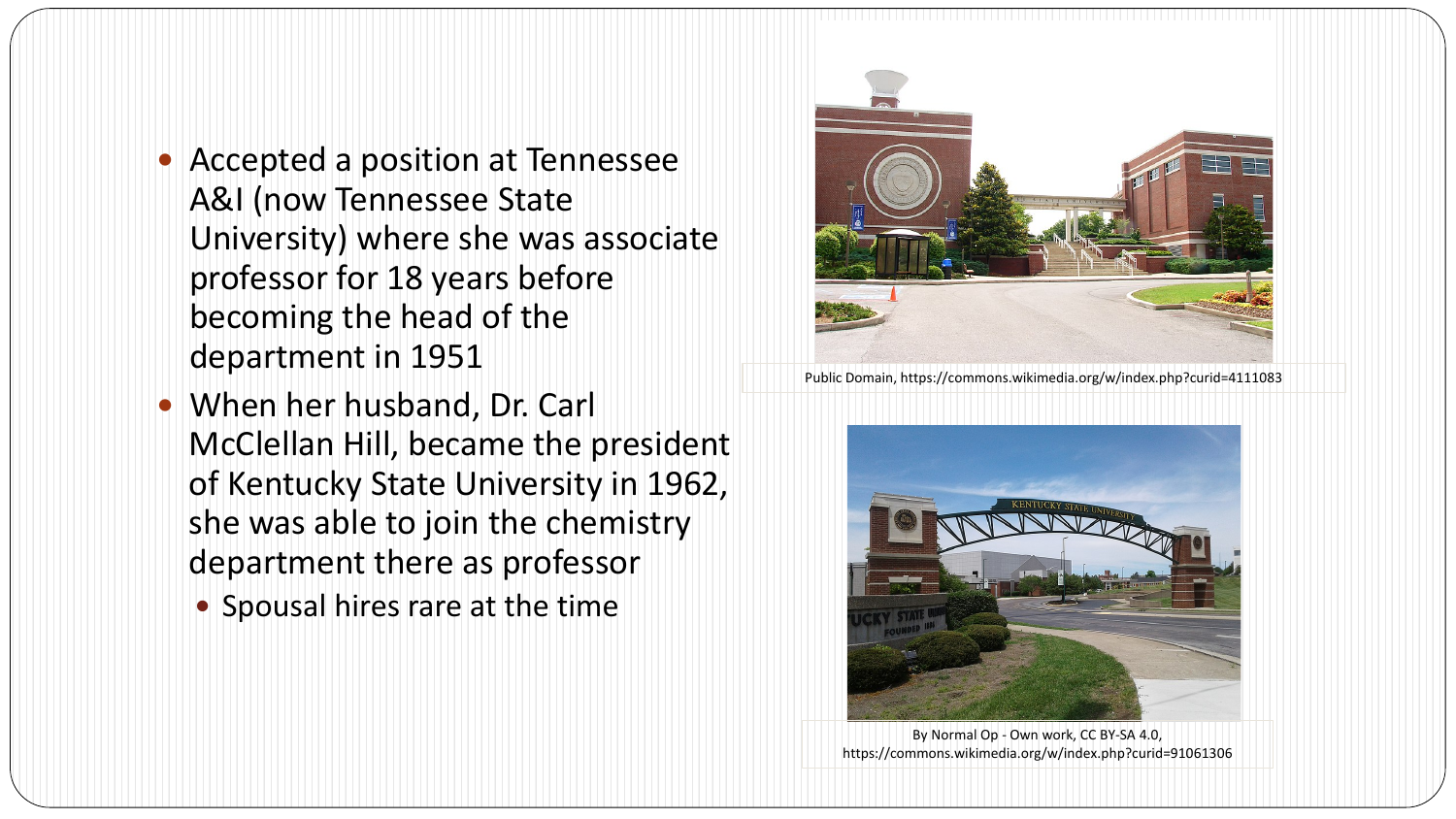### Research



- As an analytical chemist, made advancements in UV spectroscopy and reaction monitoring
- Wrote two textbooks with husband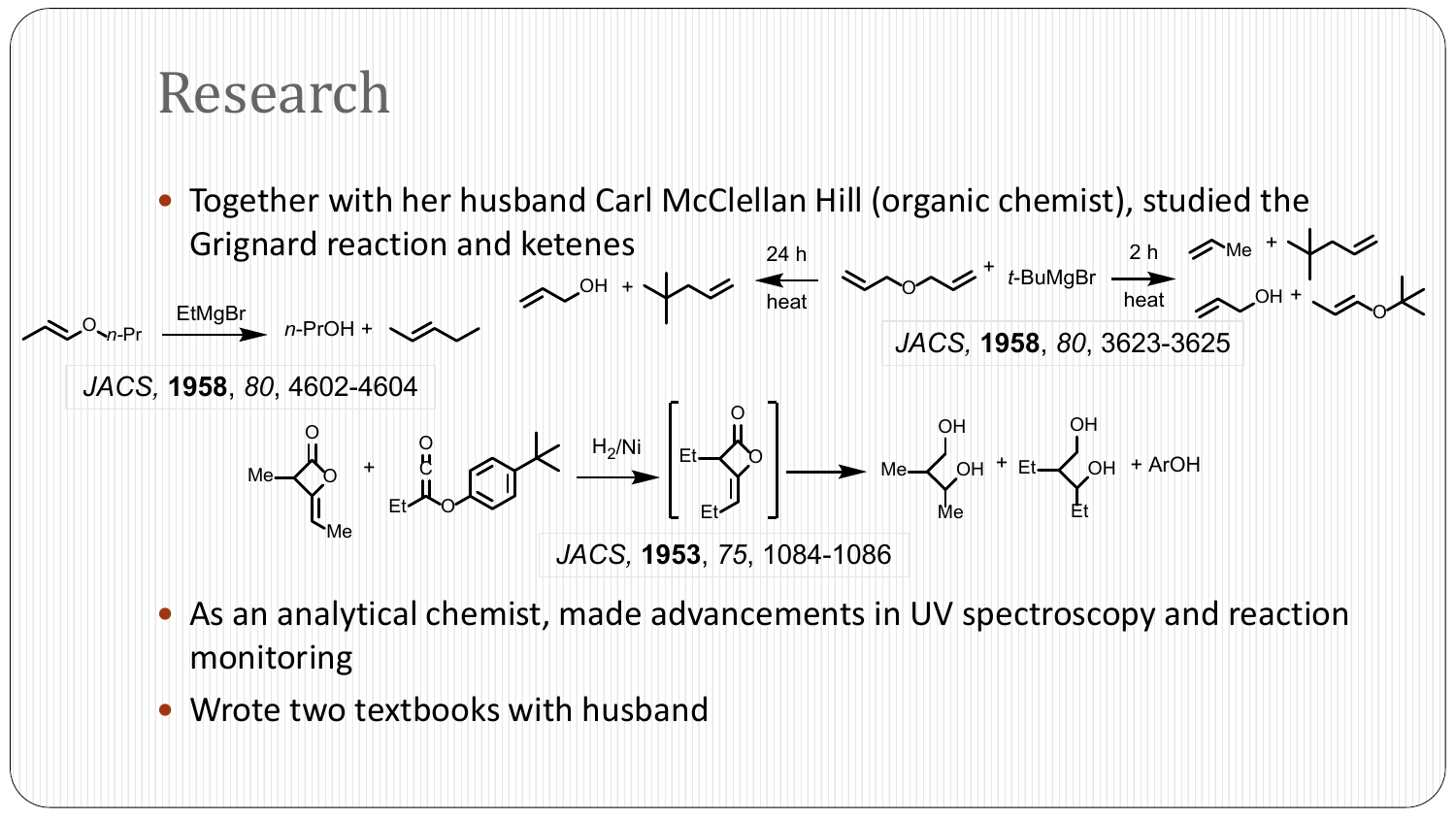## Influence

- Established ACS chapters at Tennessee A&I and Kentucky State giving more Black students opportunities for advancement in chemistry
	- At least 20 of her students went on to become college professors
	- The Manufacturing Chemists Association named her one of the top 6 chemistry teachers in the US
- When asked about why luring women into chemistry was a challenge at the time: "Today's emphasis on science tends to attract girls, but the prestige value wanes once they realize the physical work, the self-discipline, and the study that chemistry requires. Girls like to be dressed up and feminine—high heels and long hair are not only out of place in a lab, they are unsafe. Don't think this doesn't influence a lot of prospects."
	- Although not known for her progressive feminist views, her influence in chemistry and advancing Black people in science cannot be overstated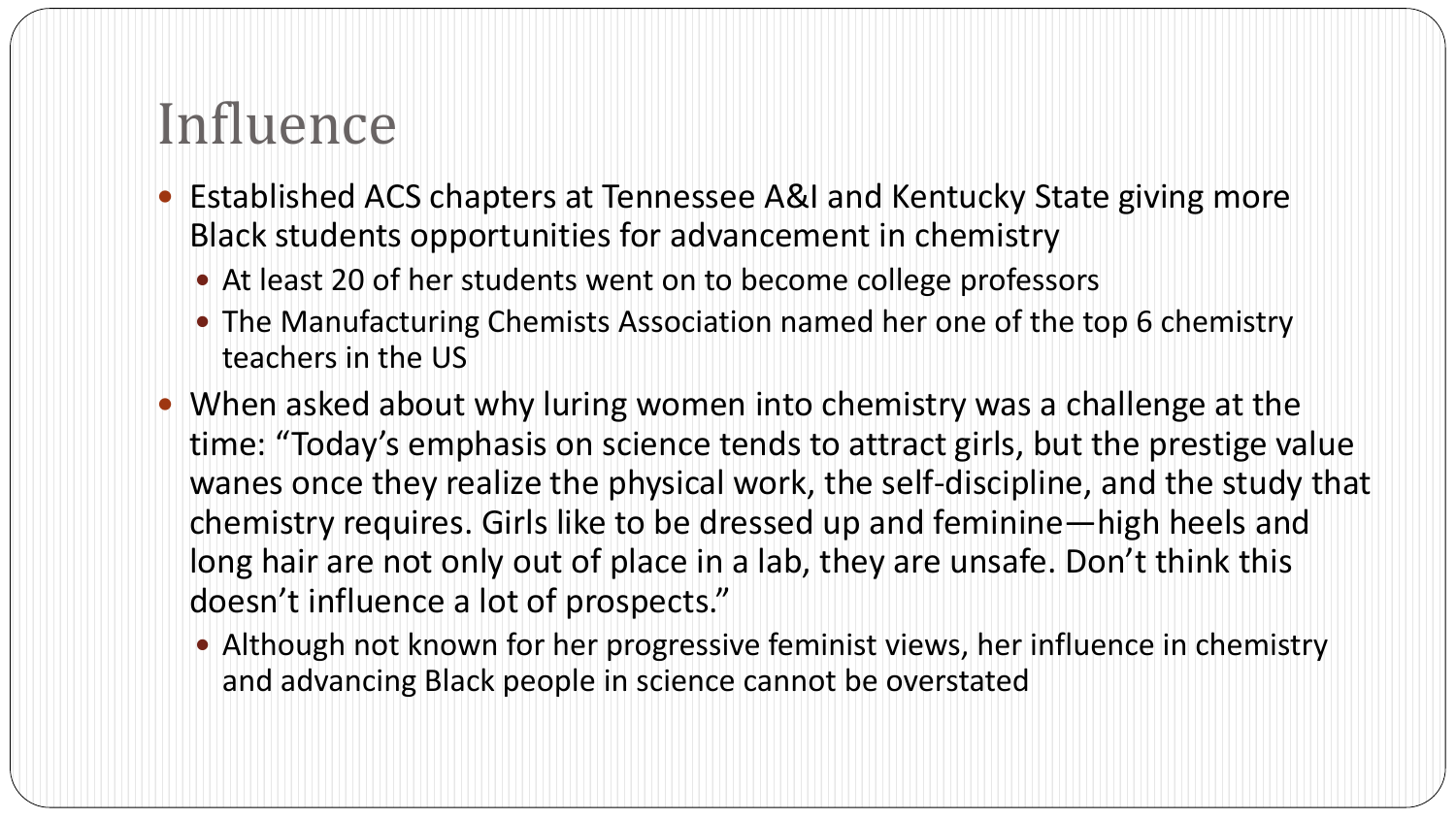#### **African American Female STEM Degree and Career Attainment**

(Figures are only for U.S. Citizens/Permanent Residents)

- Bachelor's degrees awarded in S&E (2010)
	- $\circ$  Both sexes = 507,143
	- $\circ$  All females = 256,352
	- Black females = 27,576 (10.7% of female Bachelor's degree recipients)  $\circ$
- Master's degrees awarded in S&E (2010) ٠
	- $\circ$  Both Sexes = 103,552
	- $\circ$  All females = 51,371
	- $\circ$  Black females = 6,704 (13% of female Master's degree recipients)
- Doctoral degrees awarded in S&E (2010) ٠
	- $\circ$  Both sexes = 20,570
	- $\circ$  All females = 9,468
	- Black females = 546 (<1% of female doctoral degree recipients)  $\circ$
- Employed scientists and engineers across all occupational levels in business or industry (2008) ٠
	- $\circ$  All races/both sexes = 4,874,000
	- $\circ$  All females = 1,308,000
	- $\circ$  Black females = 75,000 (<1% of females employed in S&E)
- Employed scientists and engineers, S&E managerial positions in business or industry (2008) ٠
	- $\circ$  All races/both sexes = 314,000
	- $\circ$  All females = 63,000
	- African Americans = 14,000 (<1 % of ALL employed in S&E Management; data not  $\circ$ disaggregated for sex)

Source: National Science Foundation. Women, Minorities, and Persons with Disabilities in Science and Engineering: 2013. Special Report NSF 13-304. Arlington, VA.